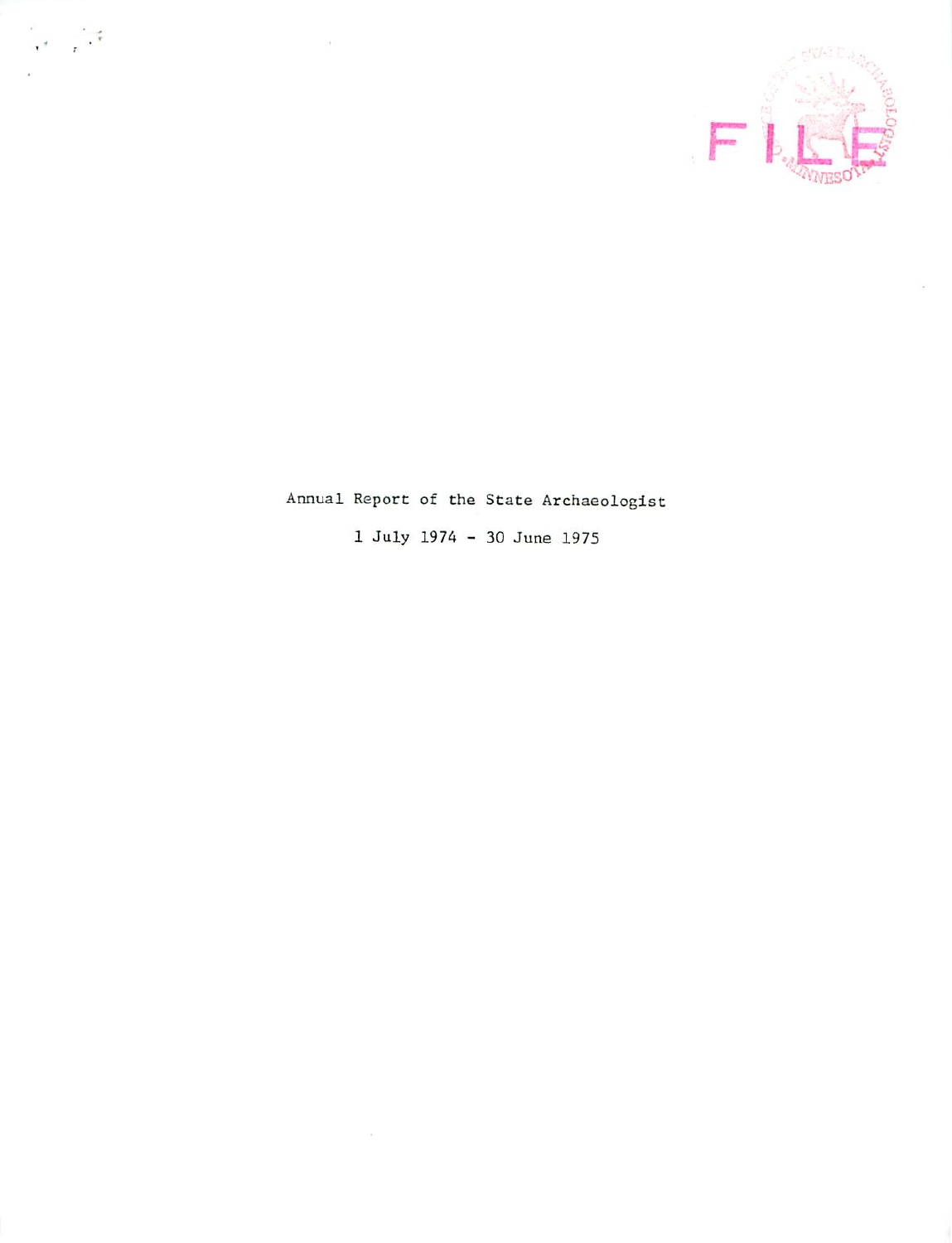1. The Changing Nature.of Archaeological Research.

sa no segunto o BELA (1970-1971) seg

A series of recent federal requirements affecting both prehistoric and historic archaeological sites are forcing archaeologists'to devote the majority of their field research time to intensive archaeological site survey and away from extensive single site excavation. The thrust of these federal regulations is toward the preservation of, archaeological sites as significant segments of our national cultural resources; a thrust that demands archaeological site inventory, evaluation of significance, and recommenda tions for protection or mitigation by trained, professional archaeologists.

Much of the time of both the.State Archaeologist and the archaeologists on the staff of the State Historic Preservation Officer is spent in reviewing construction permit requests by federal agencies and by private individ uals. The federally required environmental impact statements (required by the.National Environmental Protection Act) include determination and eval uation of both archaeological and historic sites within the areas to be affected. This involves an initial record and literature search and usually neans, a field check of the area. The latter is normally necessary as there are very few areas in the state that have been intensively surveyed in the past.

Further archaeological efforts are involved in the requirements of Executive Order; 11593 that requires federal agencies to Inventory all cul tural resources on lands over which they have jurisdiction. Federal lands in Minnesota are controlled by several agencies, with the U.S. Forest Ser vice controlling the largest land areas. The U.S. Army Corps of Engineers is the only federal agency that has begun this inventory task on any scale and this is perhaps fortunate at this point in time. Federal agencies with land jurisdiction, with the exception of the National Park Service, do not employ professional archaeologists for field surveys, but depend upon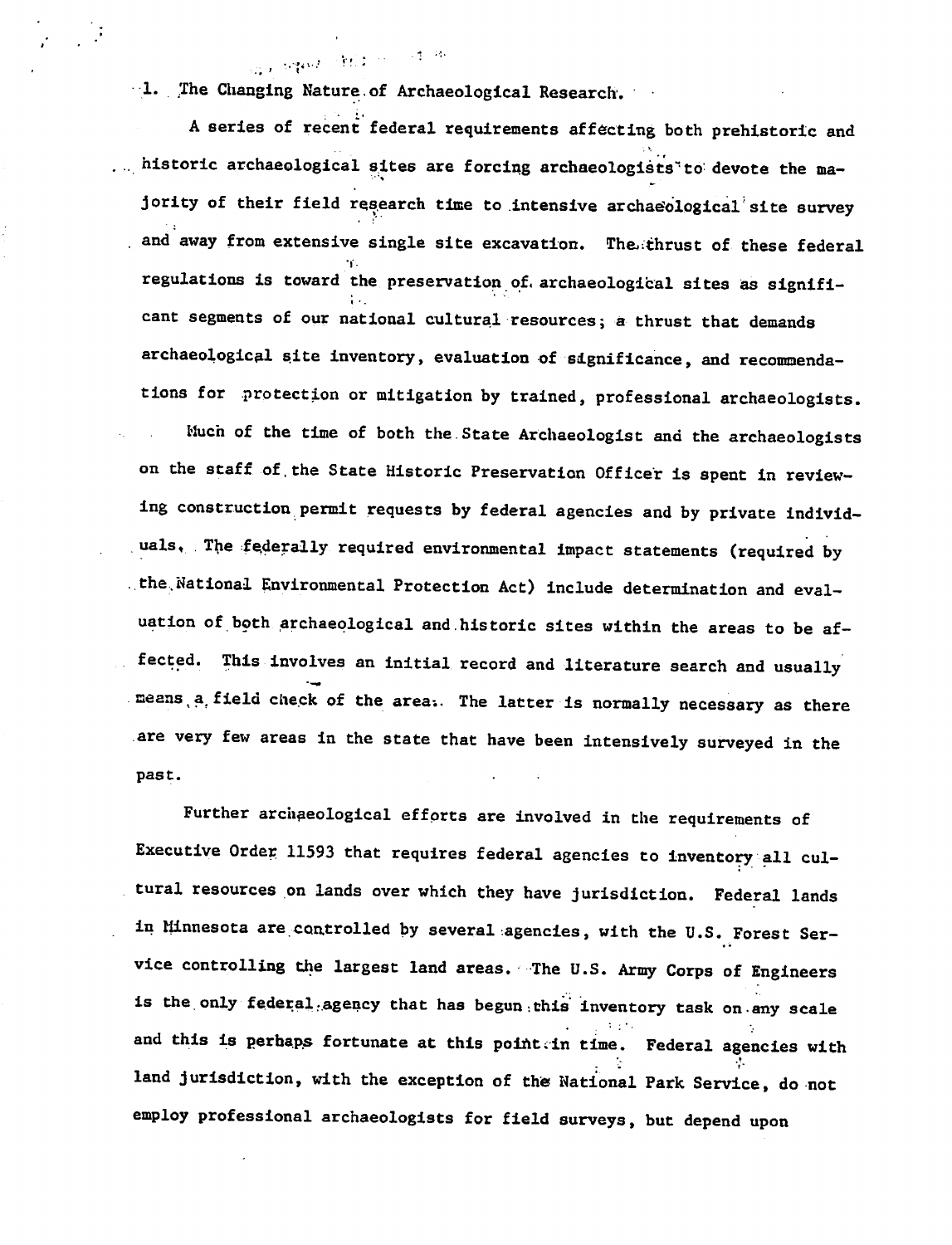archaeologists in various institutions to do this work under contract. The word "fortunate" is used advisedly, for if each of these agencies decided to meet this demand for inventory immediately, the number of trained 'archae ologists required for the task would be enormous.

Finally, the Reservoir Salvage Act of 1966 as amended, (the 1974 Moss-Bennett bill) extends the enabling legislation for mitigation (salvage ar chaeology in the older terminology) to all federal agencies. This act al lows a percentage of construction funds to be used for excavation of "significant" sites threatened by construction or other activities that modify the landscape. "Significant" in this sense means sites that are on or that qualify for inclusion of the National Register of Historic Places.

Each of these requirements demands the services of professional archae ologists, in some cases limited to the State Archaeologist and archaeologists on the staff of the State Historic Preservation Officer, but in most cases involving nearly all professional archaeologists within the state working through their institutions under contracts negotiated with the agencies in volved. The results, only beginning to be felt in the summer of 1975, have serious implications: for individual archaeologists and for the institutions that employ them. It is Immediately obvious that there are too few profes sional archaeologists in the state to meet these demands—demands that are certain to accelerate in the next few years. A number of academic institutions including private colleges, the State University system, and two cam puses of the University of Minnesota do not now have archaeologists on their faculties. Another obvious conclusion is that the State Historic Preserva tion Officer in the Minnesota Historical Society is understaffed and the State Archaeologist, with no budget for staff, cannot cope effectively with the demands placed upon them.

 $\mathbf{2}$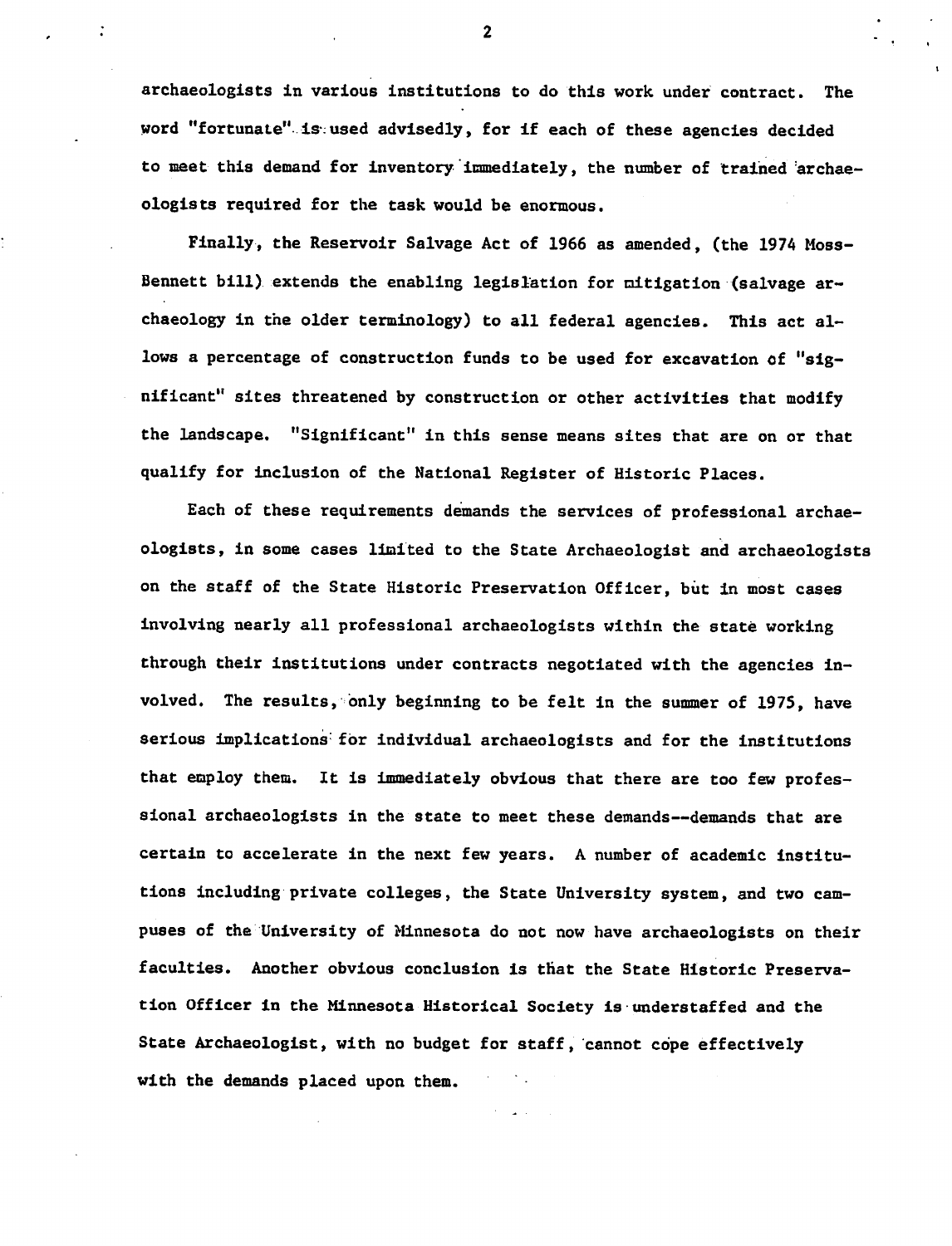There are also serious implications for the professional archaeologist in that the usual problem-oriented field research excavations that are es sential to the development of knowledge and cultural theory will almost disappear in favor of site survey. This is not to Imply that site survey is devoid of any sort of problem-oriented theoretical concerns; it does imply that archaeologists involved in survey activities must make every effort to maximize these survey activities and develop problem orientations that can be applied to site survey. The danger is that survey will be carried out solely as an inventory—simply locating and counting sites—a practice that has very limited professional value and that, in the long run, is selfdefeating. It must be remembered that such site surveys require not only an inventory but an evaluation of significance, and survey done outside the context of research problems and theoretical concerns simply produces a list of sites and locations with very little promise of data needed for evaluation,

2. State of Minnesota Requirements.

The state has some requirements for site inventory and protection similar to those of the federal government, but, unfortunately, these require ments are neither extensive enough nor adequately adhered to. In the majority of cases, it is only when federal funds--usually on a matching basis-are involved that either the State Archaeologist or the State Historic Pre servation Officer are notified and then it is because the federal regulations come into play. A good example of fine cooperation from a state agency is .the Minnesota Highway Department and its Highway Survey Program operated un der contract by;the Minnesota Historical Society. This program has been in effect for several years and it appears that it may soon be expanded to in clude county highway construction. With other state agencies, the level of cooperation is highly variable and certainly not satisfactory. I would suggest that a bill be prepared for the legislature making mandatory the

 $\overline{\mathbf{3}}$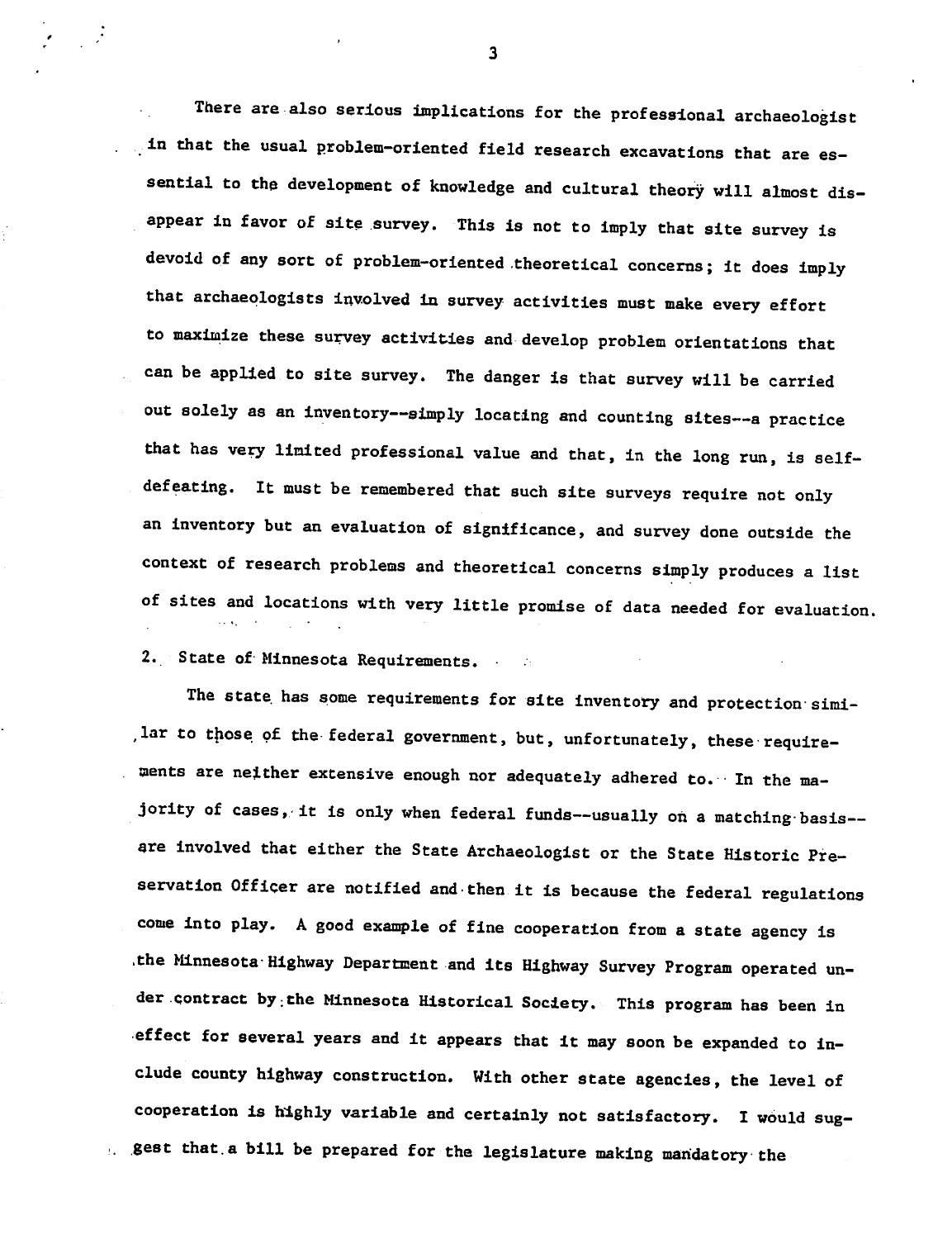inventory, evaluation and mitigation provisions parallel to those of federal statutes. I would also suggest that one or more of the larger state agencies, particularly the Department of Natural Resources, and the State Planning Agency, employ a professional archaeologist to monitor all construction and land alteration proposals in the planning stages and to refer them to the State Archaeologist and State Historic Preservation Officer for reviewmuch as Minnesota Highway Department advance construction planning informa tion is provided to the Highway Survey Program staff. I would also suggest that the Department of Natural Resources automatically refer for review all permit requests from private individuals or corporations. At the present time, only those that also require a federal permit are seen, and that information comes from the federal agency and not DNR.

## 3. Revision of the hinnesota Field Archaeology Act.

An unfortunate event during the 1975 legislative session was the in troduction of companion bills in the Senate and House to revise the Field Archaeology Act as it dealt with the State Archaeologist position. It was unfortunate in that neither the State Archaeologist nor the majority of the professional archaeologists in the state who are members of the Council for Minnesota Archaeology were consulted in drawing up the bills. Members of the Council, particularly Council President Richard Lane and former editor Timothy Fiske, with the help of many members of the Minnesota Archaeological Society were able to delay action on the bills. Members of the Council meet ing in May, 1975, agreed to review the legislation and to discuss the question before the fall, 1975, meeting. It is hoped that a solution satisfactory to professional archaeologists and which is in the best interests of the state can be found.

As of 30 June 1975, all funds for the operation of the State Archaeologists duties ended. Over the past ten years, these had been supplied by the

 $\cdot$  4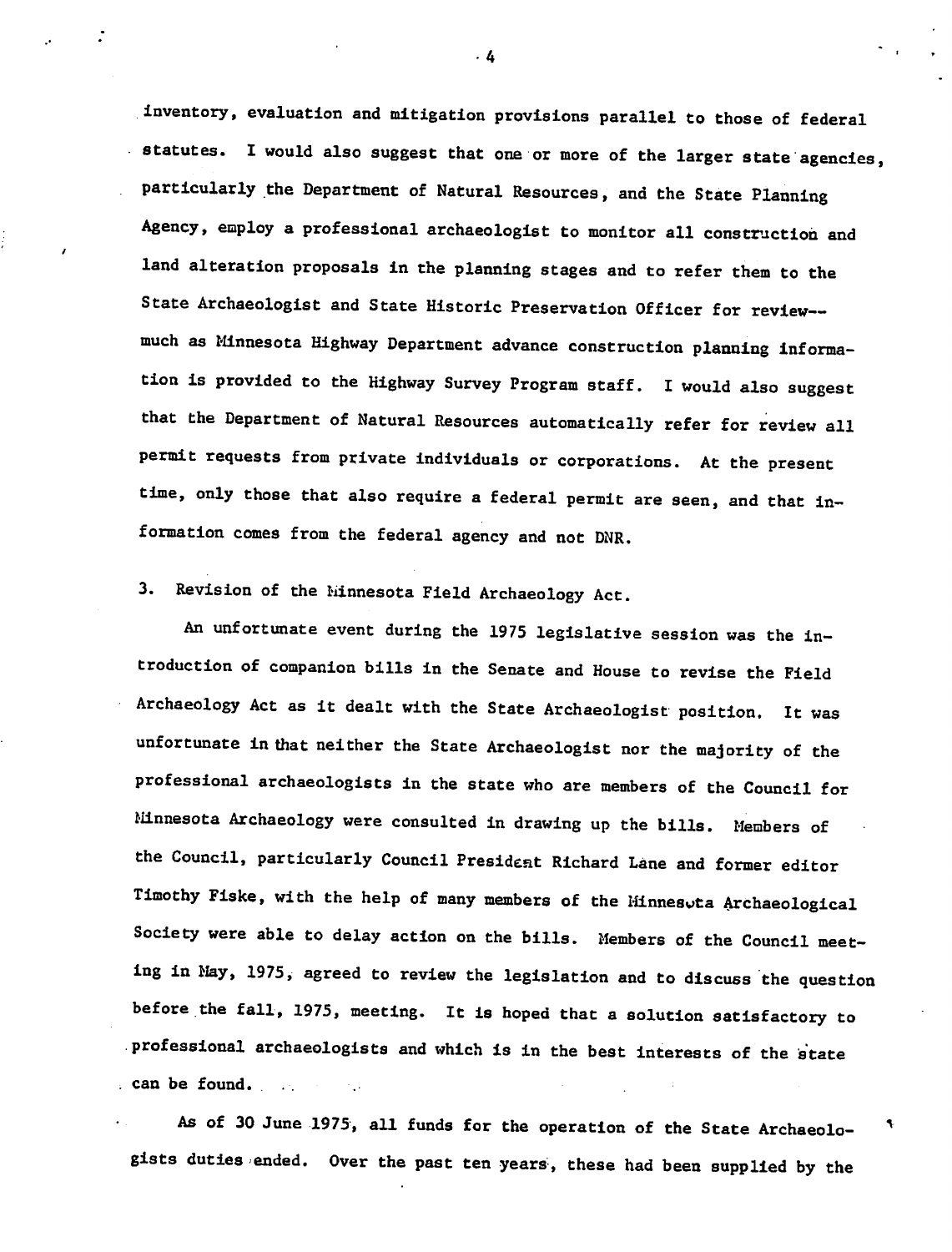legislature through the Minnesota Resources Commission, and the original intent of the members of that Commission was that such financing would be come a part of the regular legislative budget process. This did not hap pen and while the needs have spiraled, the budget has been eliminated. Short term, emergency funding at some minimal level is essential if the duties required of the State Archaeologist by law are to be met.

4. Council for Minnesota Archaeology, Inc.

 $\frac{1}{2}$ 

This organization is composed of professional archaeologists active in Minnesota research and employed by institutions located within the state. It is from this group that individuals come who are involved in contract survey archaeology with federal agencies, and to this date, the cooperation has been excellent. Archaeologists lobbied hard and long for the federal requirements discussed above, and they have an obligation to provide the required services. The prospects for a more viable organization and one that has greater involvement in policy formulation are very good. The pros pects for better cooperation between Council members and lay archaeologists who are members of the Minnesota Archaeological Society are also very good. The Council can, and should, play a more significant role in archaeological activities in Minnesota.

5. Minnesota Indian Affairs Commission.

 $\Delta$  , and  $\Delta$  , and  $\Delta$ 

 $\sim 1.4$ 

The practice that was initiated several years ago of informing the Executive Secretary bf the Commission of all plans for prehistoric site •excavation each year continues. Members of the Commission as well as members of nearly all reservation and urban groups in the state are also given this information and asked to raise questions about any planned field excavations. This system of communication has benefitted both the archaeologist and the American Indians resident in the state. Communication needs

 $\ddot{\phantom{1}}$ 

5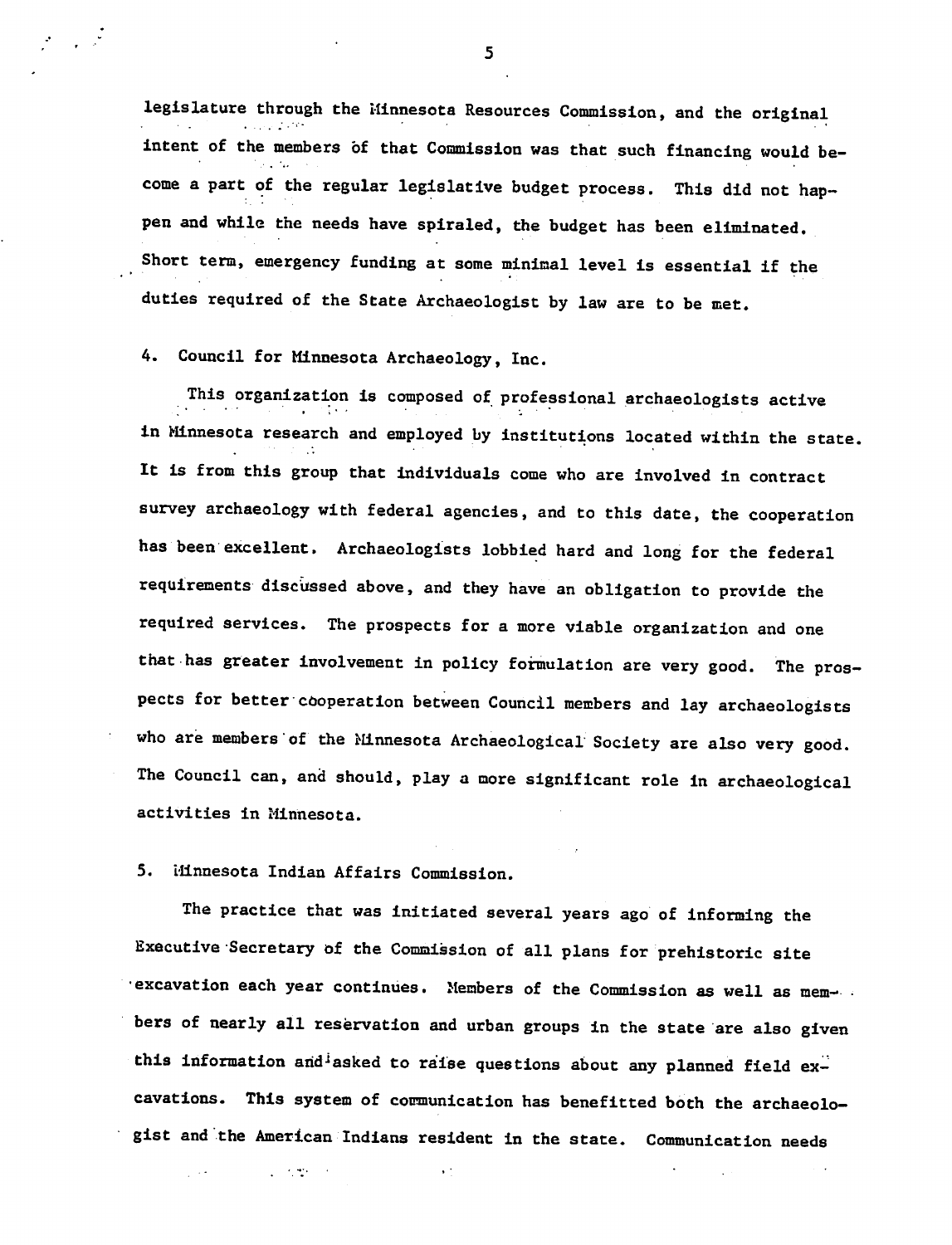to be expanded, however, and archaeologists must make continued efforts to understand the points of view represented among various American Indian groups. Efforts must also be made to increase American Indian participa tion in the training programs, the field research, and the interpretative programs centered on their own cultural heritage. This is continued obli gation of the archaeologists and the institutions employing them.

#### 7. Permits.

No applications for archaeological permits required for excavation on non-federal public lands were received during the past year.

#### 8. Publications.

The major publication this last year was another in the Prehistoric Archaeology Series published by the Minnesota Historical Society. This issue, number 11 in the series, is entitled "Aspects, of Upper Great Lakes Anthropology" and includes contributions by 15 separate authors. The ser ies was begun under a subsidy from the Minnesota Resources Commission and is very important in making available the results of archaeological research within the state. Much of the success of the series is due to the excellent editing and production skills of June Holmquist, Jean Brookins, and Alan Ominsky of the Minnesota Historical Society.

### 9. State Archaeologist's Activities.

A-great deal of time was spent in reviewing permit applications and environmental impact statements forwarded by federal agencies. The majority came from the U.S. Army Corps of Engineers, St. Paul District, but others came from agencies as disparate as the Federal Aviation Administration and the Soil Conservation Service.

Field research included work at the L.A. Wilford site (21ML12) located in Mille Lacs-Kathio State Park. This site is a late prehistoric-early

6